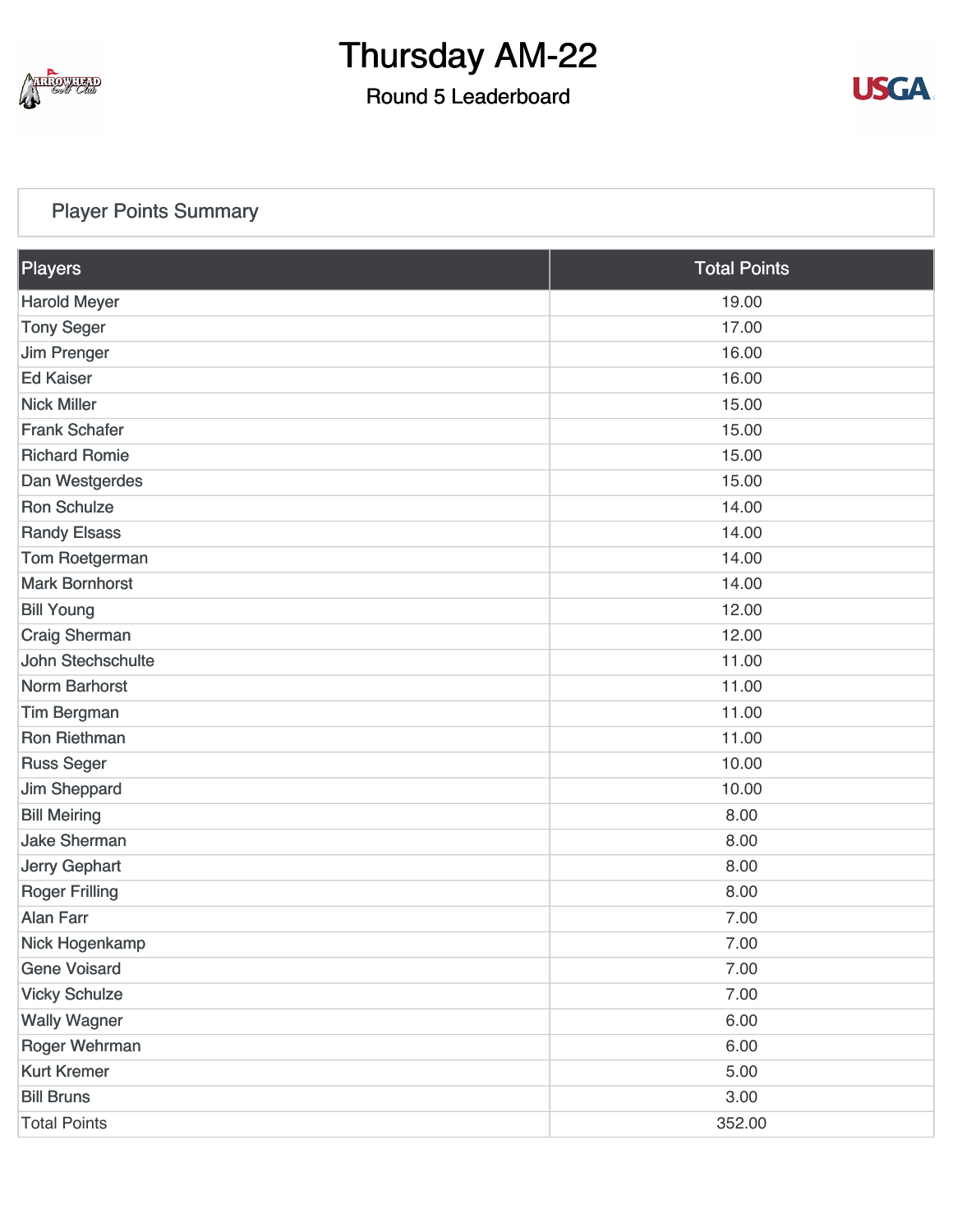

### Round 5 Leaderboard



### [Team Points Summary](https://static.golfgenius.com/v2tournaments/team_points?league_id=8234394788888061414&round_id=8404776559239505284)

| Teams                       | <b>Total Points</b> |
|-----------------------------|---------------------|
| <b>Bill &amp; Harold</b>    | 31.00               |
| <b>Car Quest</b>            | 31.00               |
| <b>Covid Kings</b>          | 29.00               |
| Tom-Rog                     | 29.00               |
| Ron-Ed                      | 27.00               |
| Joe & Jerry                 | 25.00               |
| Frank - Jake                | 23.00               |
| <b>Romie Sporting Goods</b> | 23.00               |
| F & E                       | 21.00               |
| Ron & Vicky                 | 21.00               |
| Newport Jets                | 19.00               |
| Ab-Normal                   | 17.00               |
| <b>Gilbert Station</b>      | 15.00               |
| <b>Packer Backers</b>       | 15.00               |
| <b>Buff &amp; Nuff</b>      | 13.00               |
| <b>Lake Rats</b>            | 13.00               |
| <b>Total Points</b>         | 352.00              |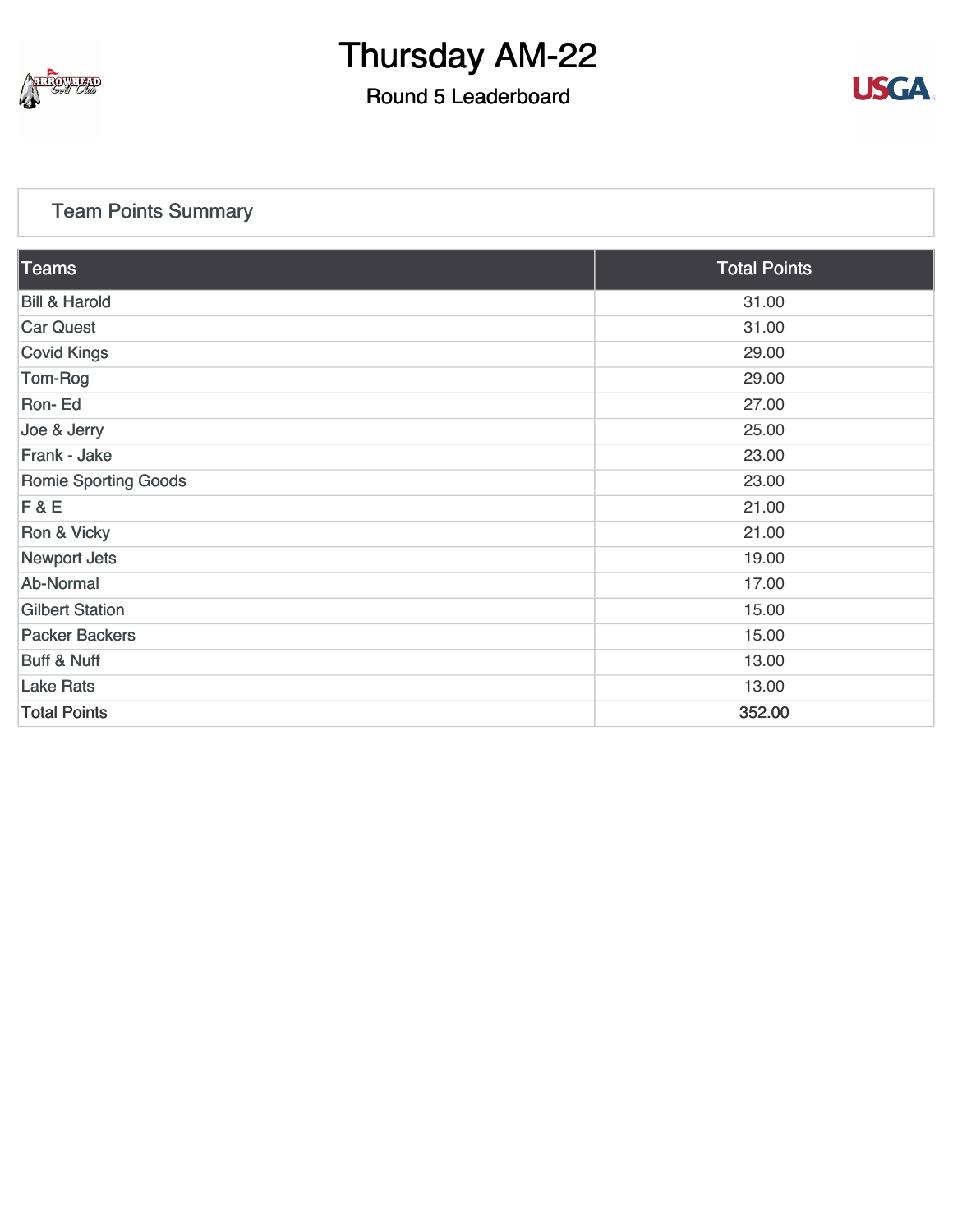

### Round 5 Leaderboard



[Individual Total Points - Thursday AM \(Thu, June 2\)](https://static.golfgenius.com/v2tournaments/8404776882100249883?called_from=&round_index=5)

| <b>Points</b>                  | Player                | Match          | Player                     | <b>Points</b> |  |  |  |
|--------------------------------|-----------------------|----------------|----------------------------|---------------|--|--|--|
| 11.00                          | John Stechschulte     | <b>Tied</b>    | <b>Tim Bergman</b>         | 11.00         |  |  |  |
| 14.00                          | <b>Mark Bornhorst</b> | 1 up           | <b>Jerry Gephart</b>       | 8.00          |  |  |  |
| 15.00                          | Dan Westgerdes        | 2 up           | Nick Hogenkamp             | 7.00          |  |  |  |
| 16.00                          | <b>Jim Prenger</b>    | 4 & 3          | <b>Wally Wagner</b>        | 6.00          |  |  |  |
| 12.00                          | <b>Craig Sherman</b>  | 281            | Jim Sheppard               | 10.00         |  |  |  |
| 17.00                          | <b>Tony Seger</b>     | 5 & 3          | <b>Kurt Kremer</b>         | 5.00          |  |  |  |
| 7.00                           | <b>Alan Farr</b>      | $2 \text{ up}$ | <b>Frank Schafer</b>       | 15.00         |  |  |  |
| 14.00                          | <b>Randy Elsass</b>   | 1 up           | <b>Jake Sherman</b>        | 8.00          |  |  |  |
| 6.00                           | Roger Wehrman         | 5 & 3          | <b>Ed Kaiser</b>           | 16.00         |  |  |  |
| 11.00                          | Norm Barhorst         | 281            | <b>Ron Riethman</b>        | 11.00         |  |  |  |
| 14.00                          | <b>Ron Schulze</b>    | 1 up           | <b>Roger Frilling</b>      | 8.00          |  |  |  |
| 7.00                           | <b>Vicky Schulze</b>  | 3 & 2          | <b>Richard Romie</b>       | 15.00         |  |  |  |
| 14.00                          | Tom Roetgerman        | <b>Tied</b>    | <b>Bill Meiring</b>        | 8.00          |  |  |  |
| 15.00                          | <b>Nick Miller</b>    | 2 up           | <b>Gene Voisard</b>        | 7.00          |  |  |  |
| 19.00                          | <b>Harold Meyer</b>   | 5 & 4          | <b>Bill Bruns</b>          | 3.00          |  |  |  |
| 12.00                          | <b>Bill Young</b>     | 1 up           | <b>Russ Seger</b><br>10.00 |               |  |  |  |
| Total Points Allocated: 352.00 |                       |                |                            |               |  |  |  |